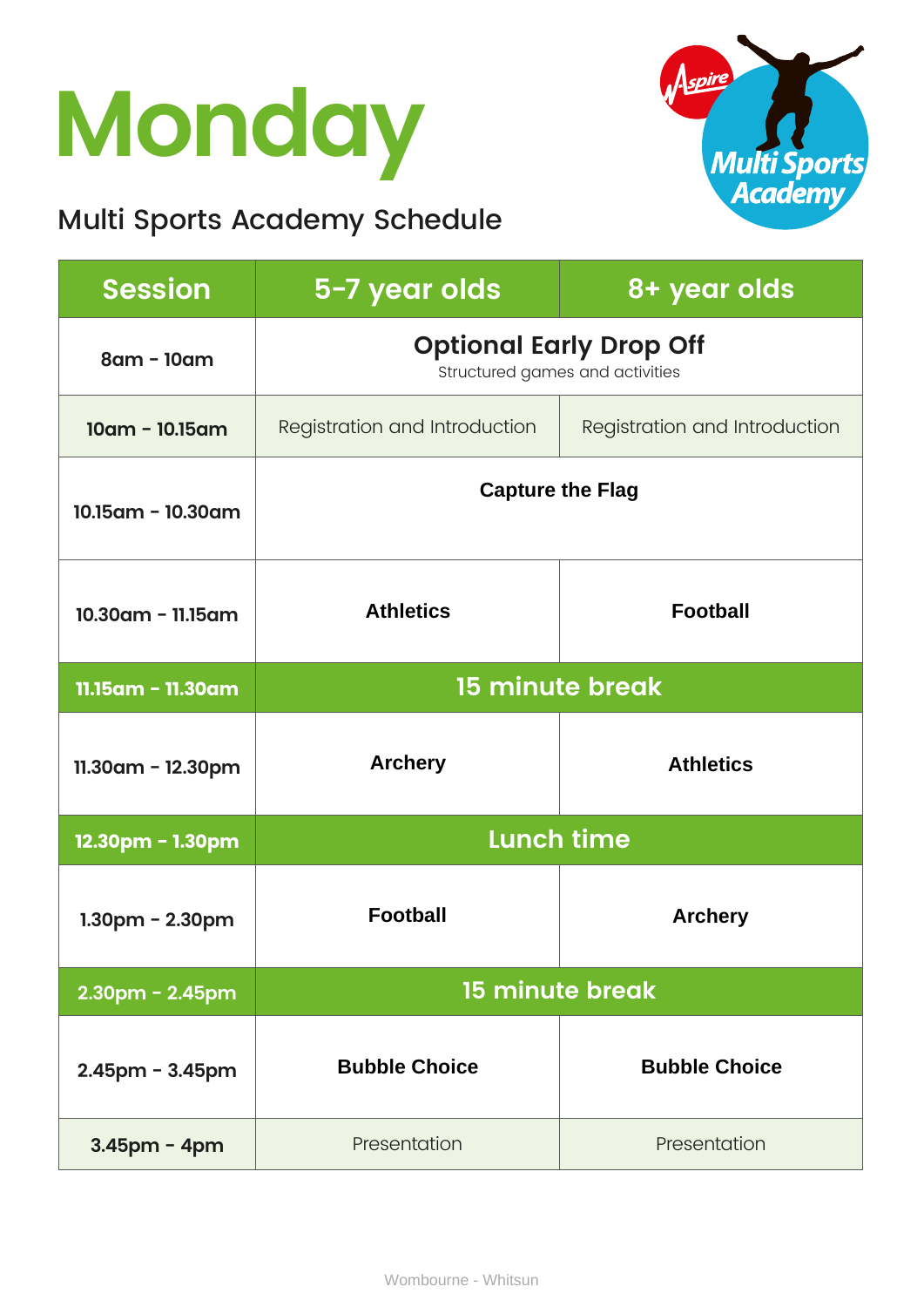## **Tuesday**

### Multi Sports Academy Schedule



| <b>Session</b>        | 5-7 year olds                                                     | 8+ year olds                  |
|-----------------------|-------------------------------------------------------------------|-------------------------------|
| 8am - 10am            | <b>Optional Early Drop Off</b><br>Structured games and activities |                               |
| $10am - 10.15am$      | Registration and Introduction                                     | Registration and Introduction |
| 10.15am - 10.30am     | <b>Warm-up Activities</b>                                         |                               |
| $10.30$ am - 11.15am  | <b>Jubilee Day</b>                                                | <b>Jubilee Day</b>            |
| 11.15am - 11.30am     | <b>15 minute break</b>                                            |                               |
| $11.30$ am - 12.30pm  | <b>Jubilee Day</b>                                                | <b>Jubilee Day</b>            |
| 12.30pm - 1.30pm      | <b>Lunch time</b>                                                 |                               |
| $1.30pm - 2.30pm$     | <b>Jubilee Day</b>                                                | <b>Jubilee Day</b>            |
| $2.30$ pm - $2.45$ pm | <b>15 minute break</b>                                            |                               |
| $2.45$ pm - $3.45$ pm | <b>Jubilee Day</b>                                                | <b>Jubilee Day</b>            |
| 3.45pm - 4pm          | Presentation                                                      | Presentation                  |